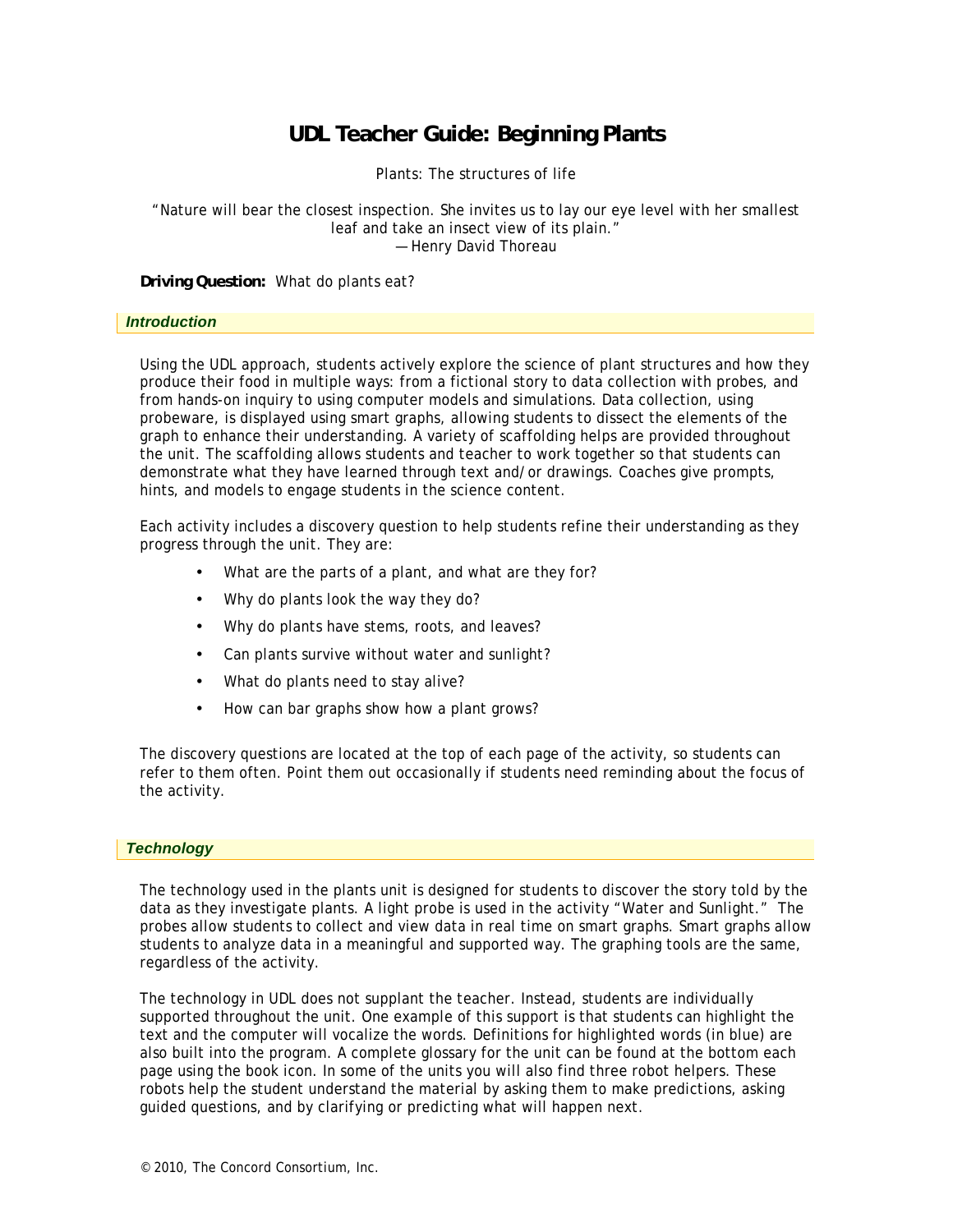The teacher can manage certain features of the units for both the class and individual students. Once a class is set up the teacher can go to the UDL Portal-Info page and click on the "View a report on this class" icon. At the top of the report page there are two options, one that allows you to configure the parameters for students. This allows you to control the font size and set the initial scaffolding level for students. The option on the class report page allows you to enable/disable activities within the units.

The default setting for lesson order when setting up your classes will be a sequenced order of lessons. When students enter the menu page they will complete the Pre-test. When they have submitted the Pre-test they will be able to access the next lesson in the sequence. If you want to allow students to choose their own sequence you can set up your class so that once they have completed the Pre-test and Introduction they can move between lessons in whatever order they like. (A more detailed explanation can be found at http://udl.concord.org/share/teacher-guides/Dashboard.pdf )

#### *Scaffolding in UDL Units*

Scaffolding in education has traditionally been done by the teacher as a way to assist students as they are learning new skills or content. The scaffolding is done not to provide answers or do the work for them but as a way for the students to gain confidence and develop understanding of skills and concepts. The goal of scaffolding is that over time the level of assistance that a student needs will gradually be reduced until the minimal amount of support is needed and used. To use a cooking analogy: a chef will use a recipe the first few times he makes a dish. After he has made it several times, he may have the recipe out for reference and then after more time, it becomes so natural he no longer needs the recipe.

In the UDL units different levels of support are offered to students when answering questions. As with the cooking analogy, the scaffolding is intended to provide support for those students who need it with the goal that with time they will be able to work with minimal scaffolding. When scaffolding prompts are available they are accessed by clicking on the green question mark icon. Students may answer the open-ended question as presented. Or, if they are unable to do so, they can click on the question mark and access the first level of support. At this level they are given a hint that may lead them to the correct response. If the student is still unable to answer the question, they can click the question mark again for the answer with key words left out and they can fill in the blanks. If they need additional help, they receive a multiplechoice list. The final level of scaffolding offers the student a model response; they are given the answer and asked to provide their own ideas about the response.

#### *Standards*

#### *NSES Content Standard A: Science as Inquiry*

- Abilities necessary to do scientific inquiry.
	- o Identify questions that can be answered through scientific investigation.
	- o Design and conduct a scientific investigation.
	- o Use appropriate tools and techniques to gather, analyze, and interpret data.
	- o Develop descriptions, explanations, predictions, and models using evidence.
	- o Think critically and logically to make the relationships between evidence and explanations.
- Understandings about scientific inquiry.
	- o Mathematics is important in all aspects of scientific inquiry.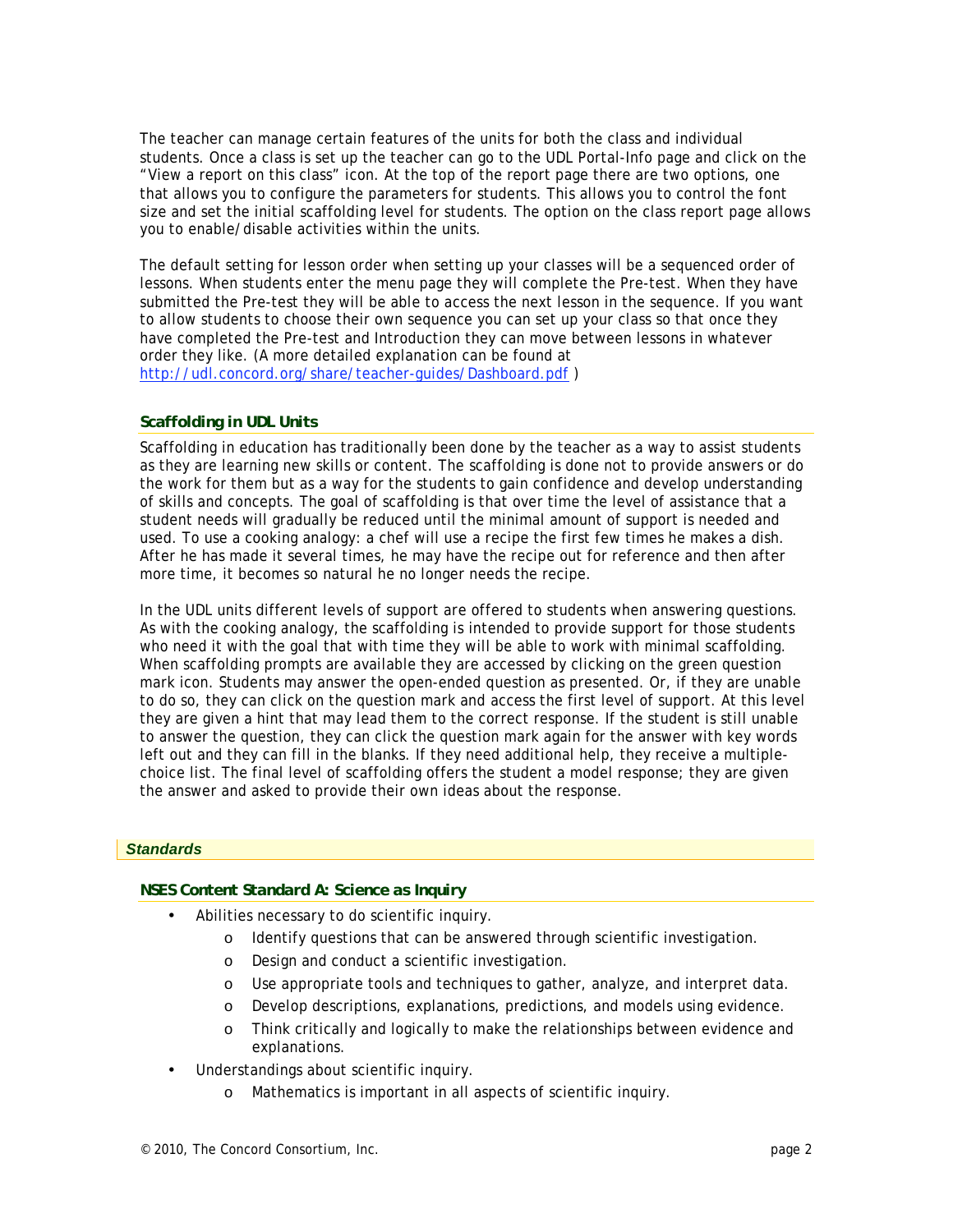o Technology used to gather data enhances accuracy and allows scientists to analyze and quantify results of investigations.

#### *NSES Content Standard C: Life Science*

- The characteristics of organisms.
	- o Organisms have basic needs. For example, animals need air, water, and food; plants require air, water, nutrients, and light.
	- o Each plant or animal has different structures that serve different functions in growth, survival, and reproduction.

#### *Benchmarks for Science Literacy—AAAS*

- The Living Environment
	- o Diversity of Life
		- Plants and animals have features that help them live in different environments.
	- o The Living Environment
		- Changes in an organism's habitat are sometimes beneficial to it and sometimes harmful.
- The Mathematical World
	- o Numbers
		- Simple graphs can help to tell about observations.

*Alaska state standards* (http://udl.concord.org/share/teacher-guides/TG\_Plants34-AK-Standards.pdf)

*California state standards* (http://udl.concord.org/share/teacher-guides/TG\_Plants34-CA-Standards.pdf)

#### *Learning Goals*

Plants need sunlight, water, and carbon dioxide to make food.

Students should be able to:

- Identify the structures of a plant (root, stem, leaves) and their functions:
	- o Roots take in water.
	- o Stems transport water to the leaves and food (sugars) from the leaves to other parts of the plant.
	- o Leaves take in sunlight and carbon dioxide.
- Understand that plants don't eat as animals do. They make their own food for growth by the process of photosynthesis.
- Read bar graphs to compare the growth of plants over time.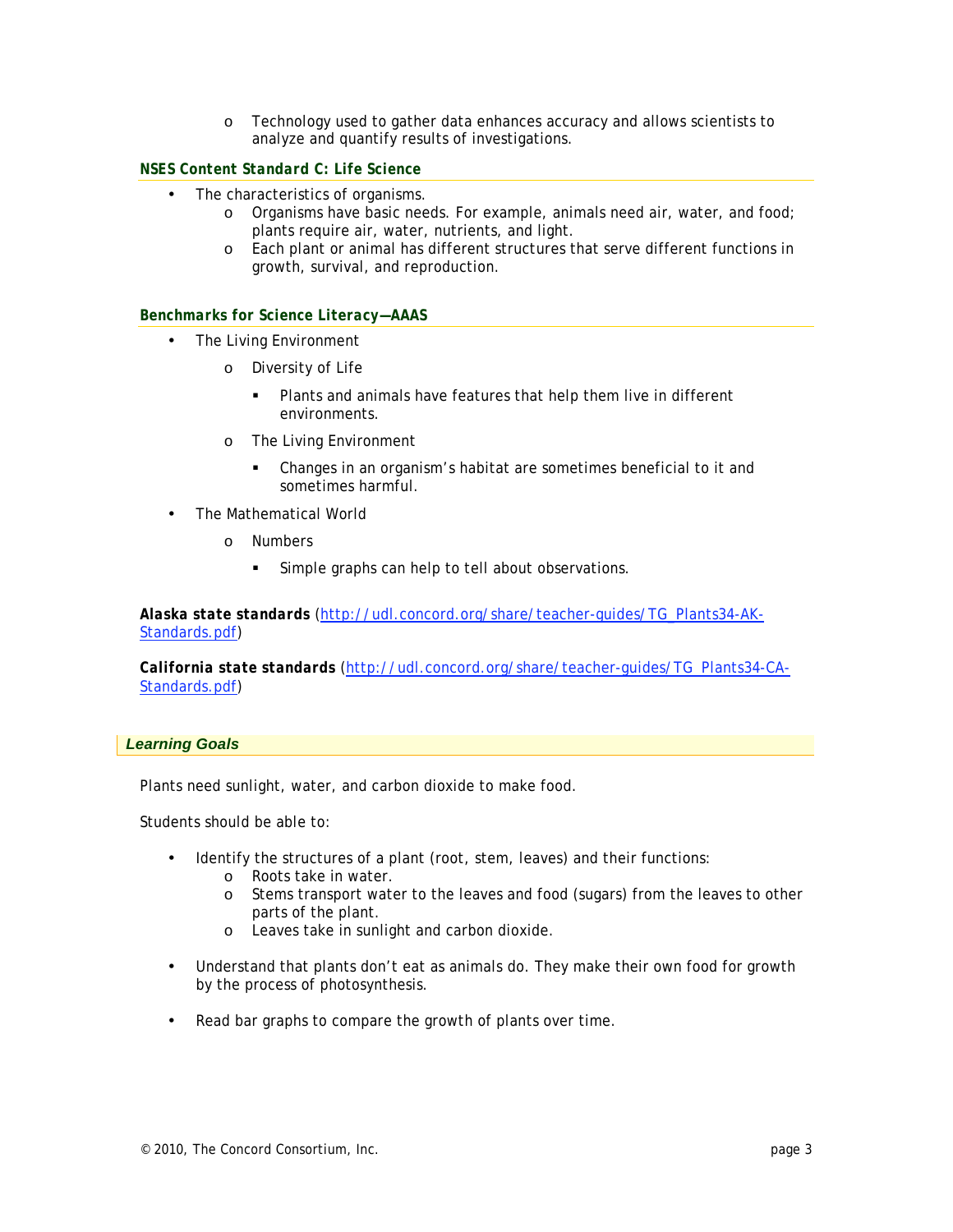#### *Background*

Plants are found in almost all environments on our planet. They come in many forms and have developed to survive in their particular niche. Even so most plants have some common characteristics. They are critical to our survival since they can produce their own food and so are at the base of most food chains.

The basic structure of flowering plants can be divided into two systems. The root system includes the primary root and the root hairs. There may also be lateral roots coming off the primary root. This system serves several functions. First the roots act as an anchor for a plant. They help hold the plant in place. They also absorb water that the plant uses as part of the process of photosynthesis and trace nutrients (minerals like nitrogen, phosphorus, or sulfur) that the plants use for their own growth and health. The roots also act as a storage system for the food (sugars) produced by the plants. For example, a carrot is the stored food in the root of the carrot plant.

The other system in most plants is the shoot system. This includes the stem, leaves, and flowering bodies. The stem (trunk) is a support system for the leaves and flowering bodies. The stem also contains tube-like structures that help transport water and nutrients. The shoot system also includes the leaves. The leaves take in carbon dioxide  $(CO<sub>2</sub>)$  from the air and release oxygen  $(O_2)$  through small pores. They also absorb light energy and transform it into chemical energy. The carbon dioxide, along with water that is absorbed by the roots and the chemical energy, is converted into sugars (food). The flowering bodies on the shoot system are the primary reproductive system of the plant. Through the interaction of the various reproductive parts plants produce seeds, which will carry the species forward to the next generation.

Photosynthesis is the process that plants use to take in minerals ( $H<sub>2</sub>O$  and CO<sub>2</sub>) and light energy to produce sugars (food) that the plant uses to support its own life processes, as well as the organisms that consume plants. The process of photosynthesis takes place primarily in the leaves of the plant. The process takes place in two reactions. The first is the light reaction. Light reactions occur when light energy is coming into the plant (usually from the sun). The light energy is converted and stored as chemical energy. Dark reactions don't require light, but aren't inhibited by it either. During the dark reactions the stored chemical energy and the minerals the plant has taken in are used to produce sugars. This process is called photosynthesis and involves chlorophyll in the chloroplasts, which are found mainly in the leaves of the plant.

#### *Misconceptions about Plants*

When students enter school they come with a set of understandings about science. Some of these ideas are well developed and accurate. Others may be just as well developed, but fail to accurately reflect true understanding about science concepts. There are a variety of reasons that students develop misconceptions about science and it is important to have some ideas about what some of these misconceptions might be. One reason for these misconceptions is that students are introduced to vocabulary without having a connecting experience. They may have also built these misconceptions through life experiences before entering the school setting. Misconceptions may also be held on to extremely tightly, with students giving the "correct" answer on a test, but when pressed they will fall back on the misconceptions that they held prior to instruction. While recognizing common misconceptions is important, it is also critical that teachers take the time to help students address these misconceptions through inquiry-based activities.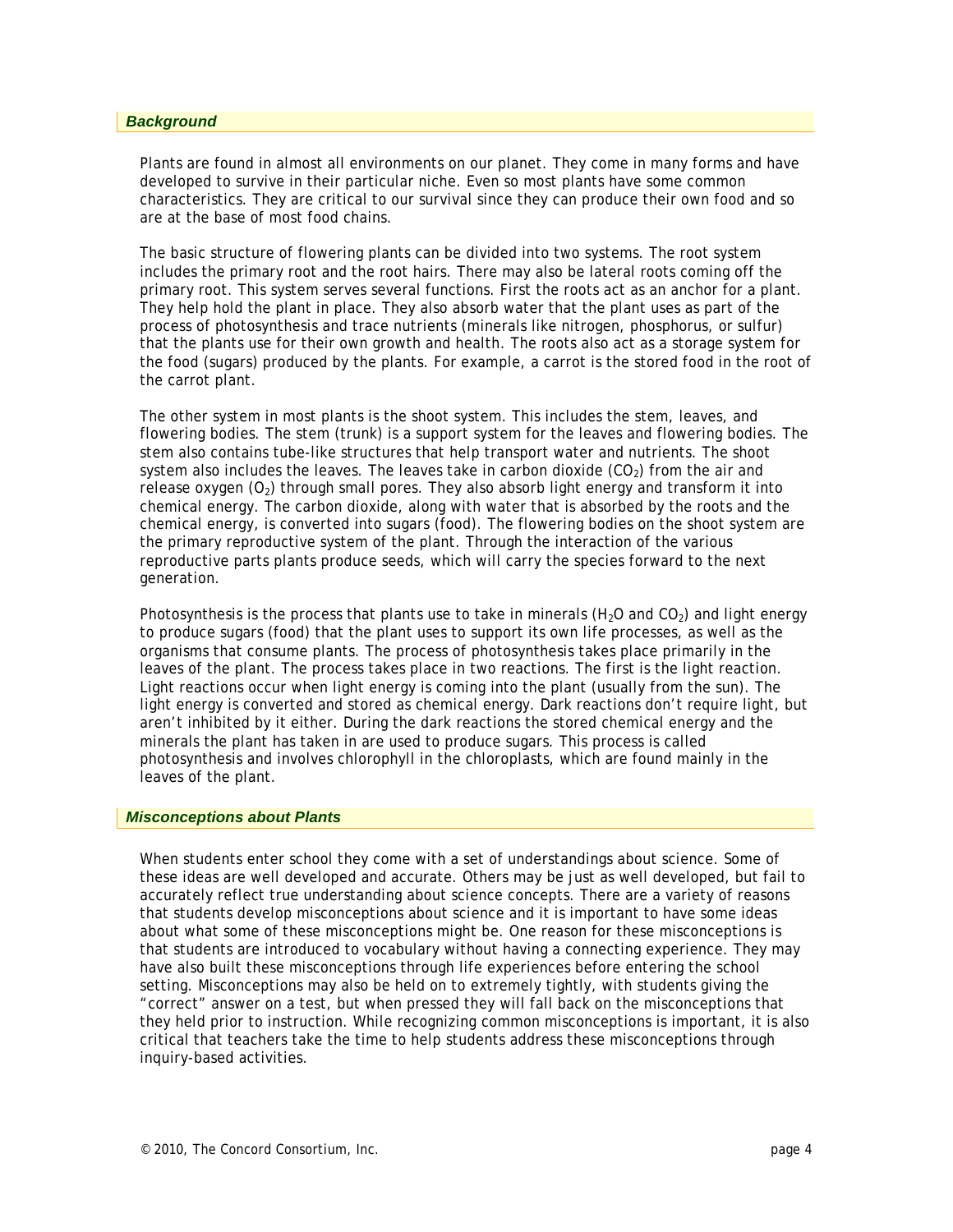The misconceptions below relate to the topics explored by students in the plant unit.

*Photosynthesis and Respiration:* 

- a. Plants get their food from the environment rather than manufacturing it internally.
- b. Food for plants is taken in from the outside. Soil supplies most of the "raw materials" for photosynthesis. (Students have difficulty accepting that plants make food from water and air and that this is their only source of food.)
- c. Water and minerals are food for plants.
- d. Soil is the plant's food. People put food (fertilizer) in the soil for plants to eat.
- e. Respiration and photosynthesis are not seen as energy transfer processes.
- f. Plants take their food in through the roots and then store it in their leaves. Plants convert energy from the sun directly into matter.
- g. Plants change water and carbon dioxide into sugar (instead of plants convert carbon dioxide from air and hydrogen atoms from water into sugar).
- h. Plants only give off oxygen.
- i. Photosynthesis is a plant process and respiration is an animal process.
- j. Respiration means breathing (not energy release).

A plant can be viewed as a manufacturing plant. The raw materials for manufacturing are water and carbon dioxide. The energy that runs the manufacturing process is light energy, primarily from the sun. The water provides the hydrogen that makes up the sugars, and the carbon dioxide provides the rest of the atoms that make up the sugar molecules.

http://dese.mo.gov/divimprove/curriculum/science/SciMisconc11.05.pdf

| Activity            | Activity<br>Length                  | <b>Materials</b>                                                                                                                                      | Overview                                                                                                                                                                                                                                                                |
|---------------------|-------------------------------------|-------------------------------------------------------------------------------------------------------------------------------------------------------|-------------------------------------------------------------------------------------------------------------------------------------------------------------------------------------------------------------------------------------------------------------------------|
| Pre-test            | 20 minutes                          | Computer with Internet<br>access                                                                                                                      | Students begin with a short<br>pre-test that allows the<br>teacher and student to<br>assess prior knowledge.                                                                                                                                                            |
| <b>Introduction</b> | 30-40 minutes                       | Computer with Internet<br>٠<br>access                                                                                                                 | Students are introduced to<br>plant growth by watching a<br>time-lapse video showing<br>the growth of radish seeds.<br>They write a short<br>description of what they<br>see happening in the video.<br><b>Teachers should have</b><br>students share their<br>stories. |
| A Plant Story       | Two-three 45-<br>minute<br>sessions | <b>Computer with Internet</b><br>access<br>Printout of story (optional)<br>٠<br>(http://udl.concord.org/<br>share/teacher-<br>guides/Plants34_v7.pdf) | Students read a story about<br>Maria and Chen and the<br>plants they grow.                                                                                                                                                                                              |
| Parts of a<br>Plant | Two 30-40-<br>minute<br>sessions    | Computer with Internet<br>access                                                                                                                      | Students identify the<br>structures found in two<br>types of plants and begin<br>to identify how these                                                                                                                                                                  |

#### *Unit Overview*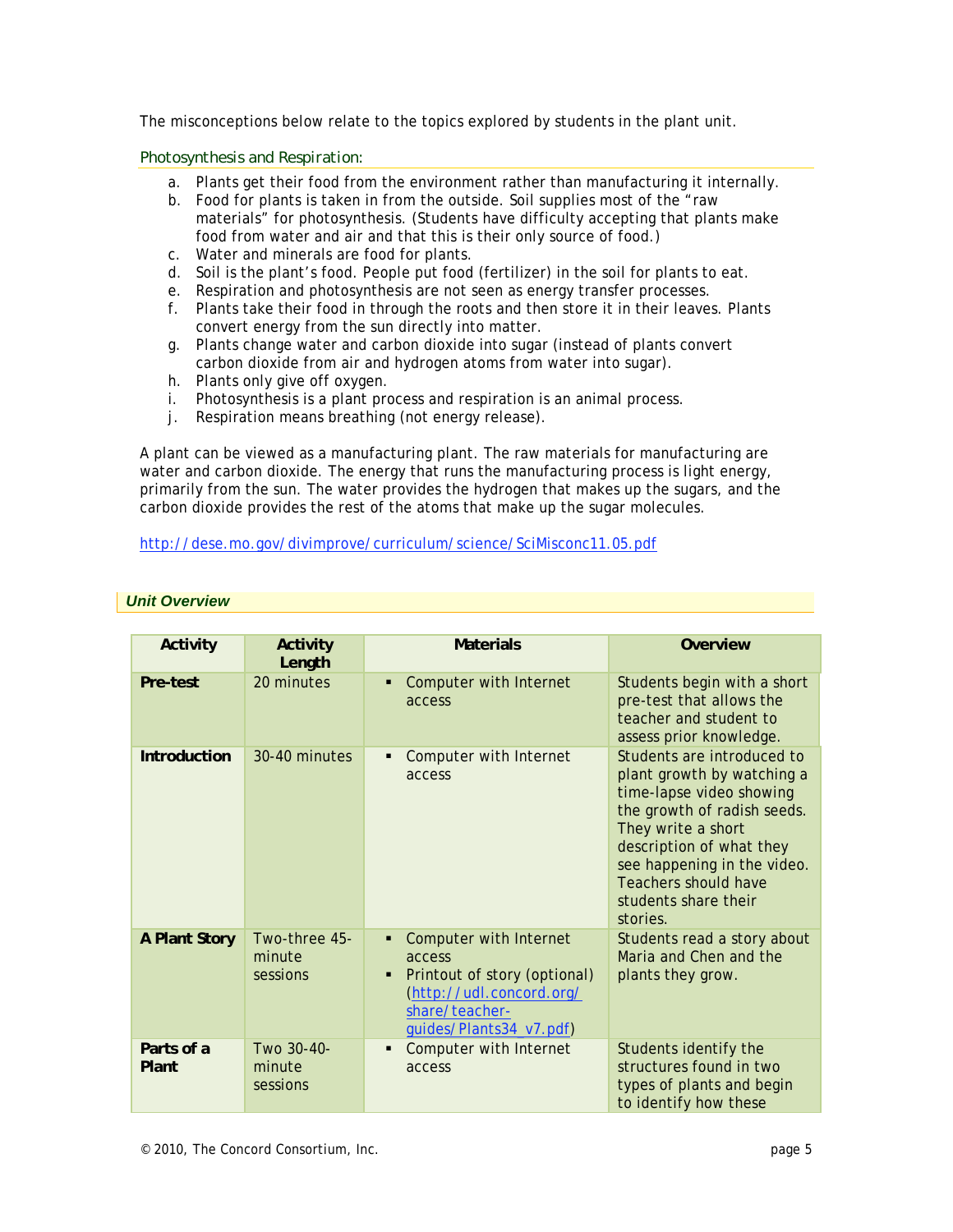|                                |                                                                                                               |                                                                                                                                                                                                                                                                                                                                                                                                                                                                                                                                                          | structures help the plant<br>make its own food.                                                                                                                                                          |
|--------------------------------|---------------------------------------------------------------------------------------------------------------|----------------------------------------------------------------------------------------------------------------------------------------------------------------------------------------------------------------------------------------------------------------------------------------------------------------------------------------------------------------------------------------------------------------------------------------------------------------------------------------------------------------------------------------------------------|----------------------------------------------------------------------------------------------------------------------------------------------------------------------------------------------------------|
| Leaves,<br><b>Stems, Roots</b> | Two 30-40-<br>minute<br>sessions                                                                              | <b>Computer with Internet</b><br>access<br>Newspaper to cover tables<br>House plants (one for each<br>group of 3 students)<br><b>Hand lens</b><br><b>Scissors</b><br>п<br>Celery stalks<br>300 ml (10 oz)clear plastic<br>cup or beaker<br>240 ml (8 oz) water                                                                                                                                                                                                                                                                                           | Students extend their<br>understanding of various<br>plant parts and their<br>functions. They will work in<br>teams with each member<br>of the team becoming an<br>expert on the leaf, stem,<br>or root. |
| Water and<br>Sunlight          | Six or more<br>10-15-minute<br>observations<br>over 2-3<br>weeks and<br>one 30-minute<br>follow-up<br>session | <b>Computer with Internet</b><br>access<br>For each group of 4:<br>4 small potted plants<br>(viney like ivy)<br>Light sensor<br>Tape measure<br>250 ml beaker or measuring<br>٠<br>cup<br>Permanent marker<br><b>Scissors</b><br>Water<br>Sunny window<br>٠<br>Dark location<br>$\blacksquare$<br><b>Plant Observation Chart</b><br>٠<br>(http://udl.concord.org/ar<br>twork/plant_34/<br>plant_chart/pl_34_plant_c<br>hart.pdf)<br><b>Light Level Chart</b><br>(http://udl.concord.org/ar<br>twork/plant_34/<br>light_chart/<br>pl_34_light_chart2.pdf) | Students investigate what<br>happens to plants when the<br>amount of sunlight and<br>water are changed.                                                                                                  |
| The Food-o-<br><b>Meter</b>    | 30-40 minutes                                                                                                 | Computer with Internet<br>access                                                                                                                                                                                                                                                                                                                                                                                                                                                                                                                         | In a series of simulations<br>students look at how<br>changing the amount of<br>light, water, and carbon<br>dioxide affect plant<br>growth.                                                              |
| Graph it<br>Growing            | 30-40 minutes                                                                                                 | Computer with Internet<br>access                                                                                                                                                                                                                                                                                                                                                                                                                                                                                                                         | Students look for trends in<br>bar graphs to explain the<br>best conditions for plant<br>growth.                                                                                                         |
| <b>Wrapping Up</b>             | Ongoing                                                                                                       | Computer with Internet<br>access                                                                                                                                                                                                                                                                                                                                                                                                                                                                                                                         | Students can visit and<br>revisit "Wrapping Up"<br>during their completion of<br>the unit activities. In<br>Wrapping Up they have the<br>opportunity to review and<br>clarify their thinking.            |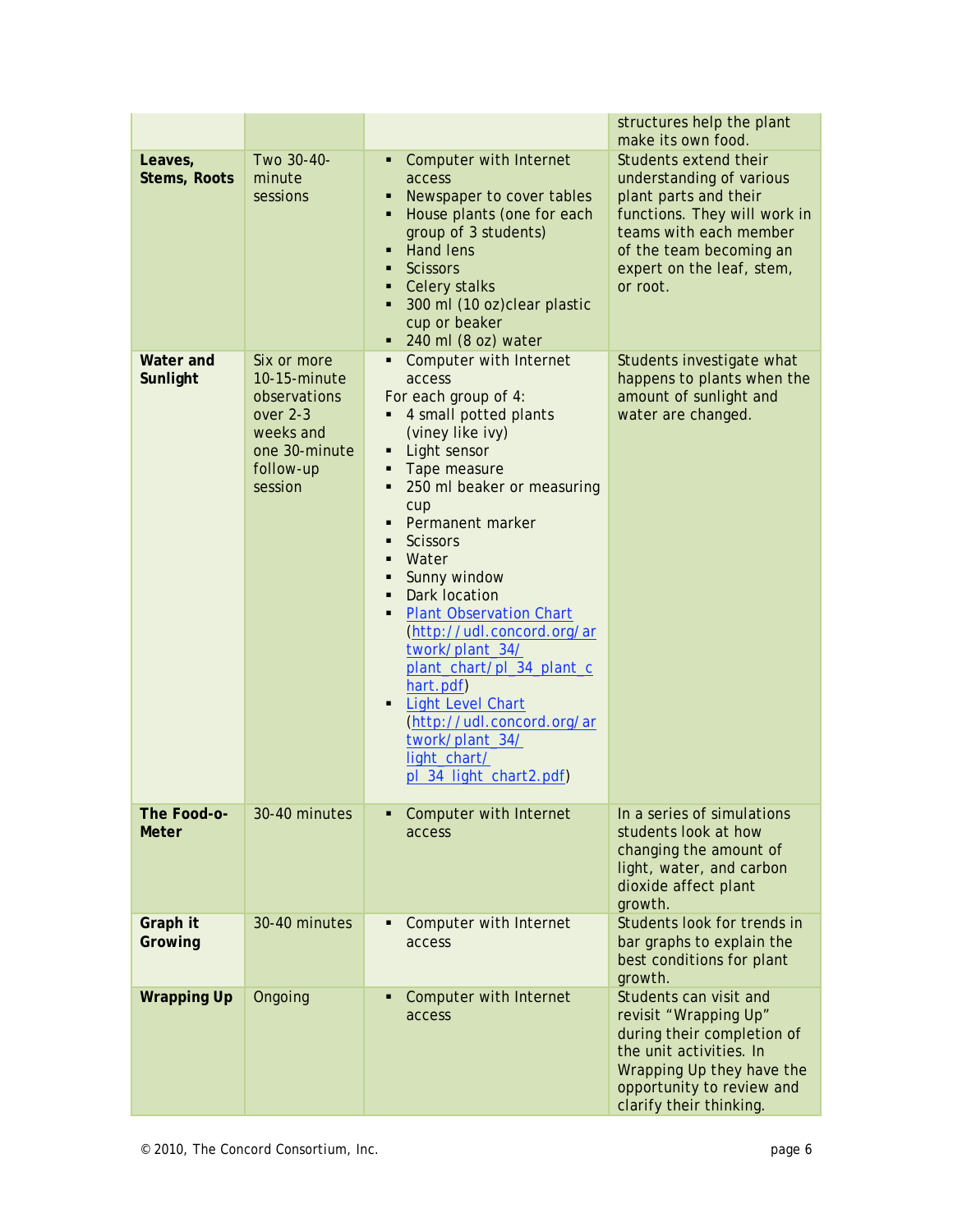| 20 minutes<br>Post-test | • Computer with Internet<br>access | Students complete the<br>post-test, which contains<br>the same set of question as<br>the pre-test, as well as<br>student feedback<br>questions. |
|-------------------------|------------------------------------|-------------------------------------------------------------------------------------------------------------------------------------------------|
|-------------------------|------------------------------------|-------------------------------------------------------------------------------------------------------------------------------------------------|

## *Unit Activities*

*Pre-Test* 

**Time:** 20 minutes

**Materials:** computer with Internet access

This unit begins with a short pre-test. The pre-test allows students to share what they already know about the learning goals. Students must complete the pre-test and press the "Submit" button before proceeding to any activity. The post-test at the end of the unit contains the same set of questions. Based on student responses to the multiple-choice questions, teachers are able to make recommendations about which activities each student should complete.

#### *Introduction*

The driving question "What do plants eat?" is introduced. In the unit students learn about the parts of the plant and are introduced to the process of photosynthesis. As members of Dr. Green's "Green Team," Chen and Margaret discuss whether or not plants actually eat. This discussion is based on their understanding that eating is one part of what defines "living." Having students identify the characteristics of a living organism using a sheet of chart paper will allow you to begin to identify misconceptions and make sure that these misconceptions are addressed.



**Time:** 30-40 minutes

**Materials:** computer with Internet access

#### *A Plant Story Story Story Story Story Story Story Story Story Story Story Story Story Story Story Story Story Story Story Story Story Story Story Story Story Story Story*

**Discovery Question:** What are the parts of a plant, and what are they for?

Chen and Maria, who are neighbors, plant some radish seeds to see if they can find out how they grow. They are surprised that it takes more than a day for them to grow. Elvira, a family friend, comes to visit and uses magic tools that allow Chen and Maria to see what the radish plant looks like underground. She also "rewinds" the plants' growth so the children can see the plants grow.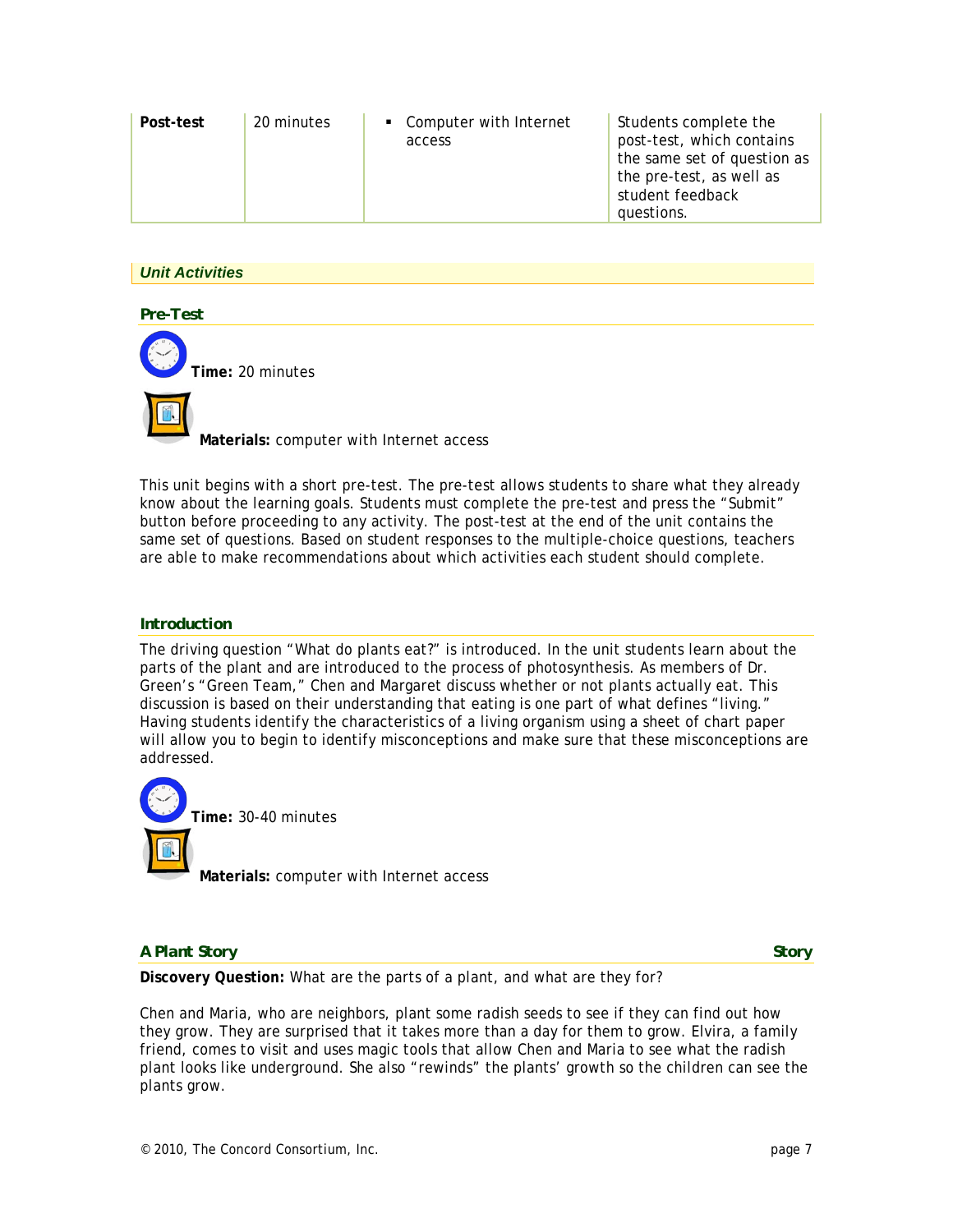**Time:** two or three 45-minute sessions (or can be read in chapters as time allows)



## **NSES Content Standard A: Science as Inquiry**

- Abilities necessary to do scientific inquiry.
	- o Develop descriptions, explanations, predictions, and models using evidence.
	- o Think critically and logically to make the relationships between evidence and explanations.

#### **NSES Content Standard C: Life Science**

- The characteristics of organisms.
	- o Organisms have basic needs. For example, animals need air, water, and food; plants require air, water, nutrients, and light.
	- o Each plant or animal has different structures that serve different functions in growth, survival, and reproduction.

#### **The Benchmarks for Science Literacy**—AAAS

- The Living Environment
	- o Diversity of Life
		- Plants and animals have features that help them live in different environments.
	- o The Living Environment
		- Changes in an organism's habitat are sometimes beneficial to it and sometimes harmful.

**Alaska state standards** (http://udl.concord.org/share/teacher-guides/TG\_Plants34-AK-Standards.pdf)

**California state standards** (http://udl.concord.org/share/teacher-guides/TG\_Plants34-CA-Standards.pdf)



**Materials:** 

- Computer with Internet access
- Printed copies of chapters (available as PDF files) to read offline (optional)

#### **Student Activity:**

Students read the six chapters that make up the story of Chen and Maria as they grow radish seeds. Elvira uses special tools to help the children get a better look at how plants grow. At the end of Chapters 1 and 6, students are asked to respond to the story by writing and/or drawing.

Scaffolding is available using the "robot" helpers, which provide prompts to help students understand the story.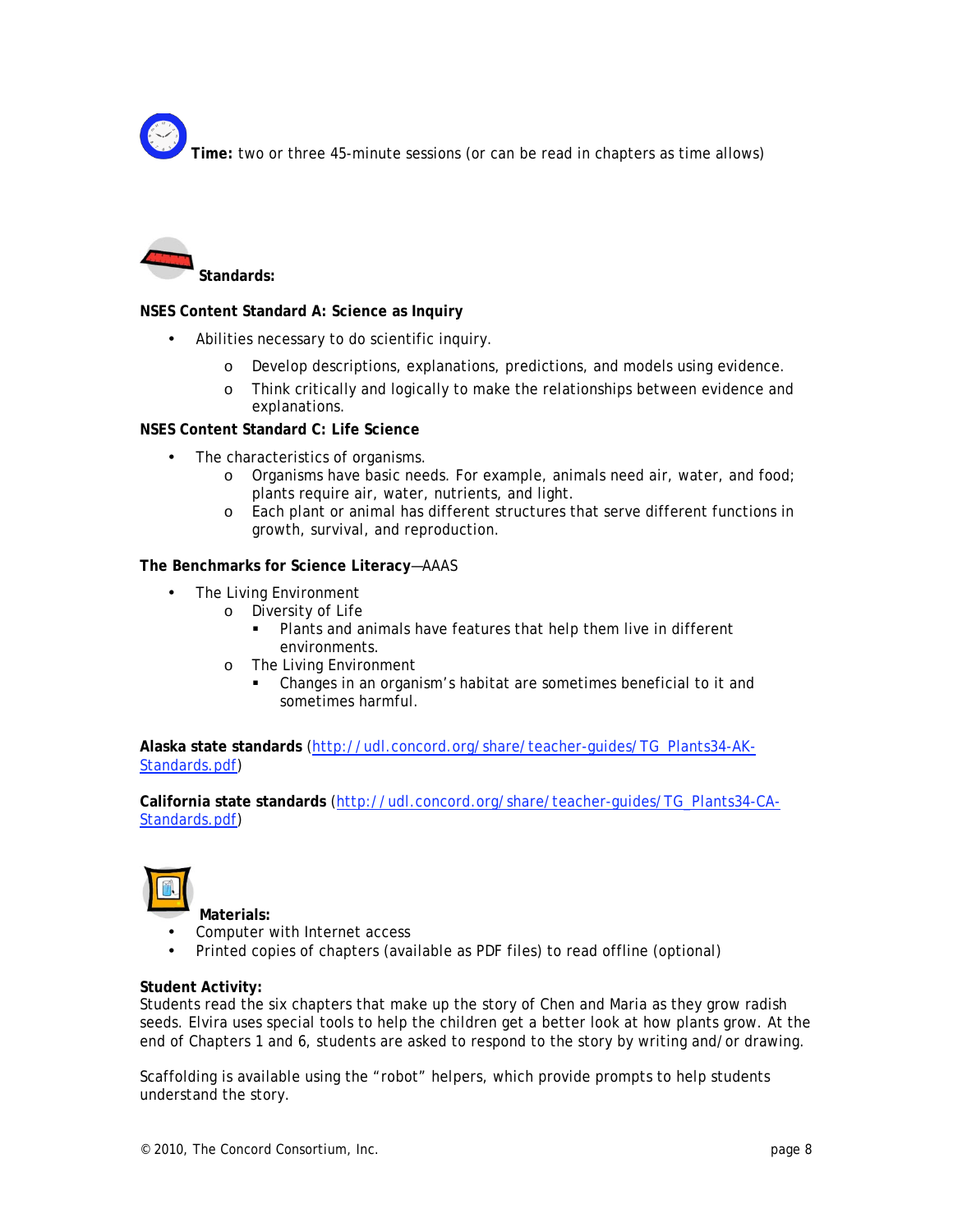**Discovery Question:** Why do plants look the way they do?

In this activity students use a video of radish seeds growing over a nine-day period to identify structures found in plants and begin to figure out how those structures help plants make food.

**Time:** two 30-40 minute sessions

**Standards:**

#### **NSES Content Standard A: Science as Inquiry**

- Abilities necessary to do scientific inquiry.
	- o Develop descriptions, explanations, predictions, and models using evidence.
	- o Think critically and logically to make the relationships between evidence and explanations.

#### **NSES Content Standard C: Life Science**

- The characteristics of organisms.
	- o Organisms have basic needs. For example, animals need air, water, and food; plants require air, water, nutrients, and light.
	- o Each plant or animal has different structures that serve different functions in growth, survival, and reproduction.

#### **The Benchmarks for Science Literacy**—AAAS

- The Living Environment
	- o Diversity of Life
		- Plants and animals have features that help them live in different environments.
	- o The Living Environment
		- Changes in an organism's habitat are sometimes beneficial to it and sometimes harmful.

**Alaska state standards** (http://udl.concord.org/share/teacher-guides/TG\_Plants34-AK-Standards.pdf)

**California state standards** (http://udl.concord.org/share/teacher-guides/TG\_Plants34-CA-Standards.pdf)



**Materials:** computer with Internet access

**Student Activity:**

**Engage:**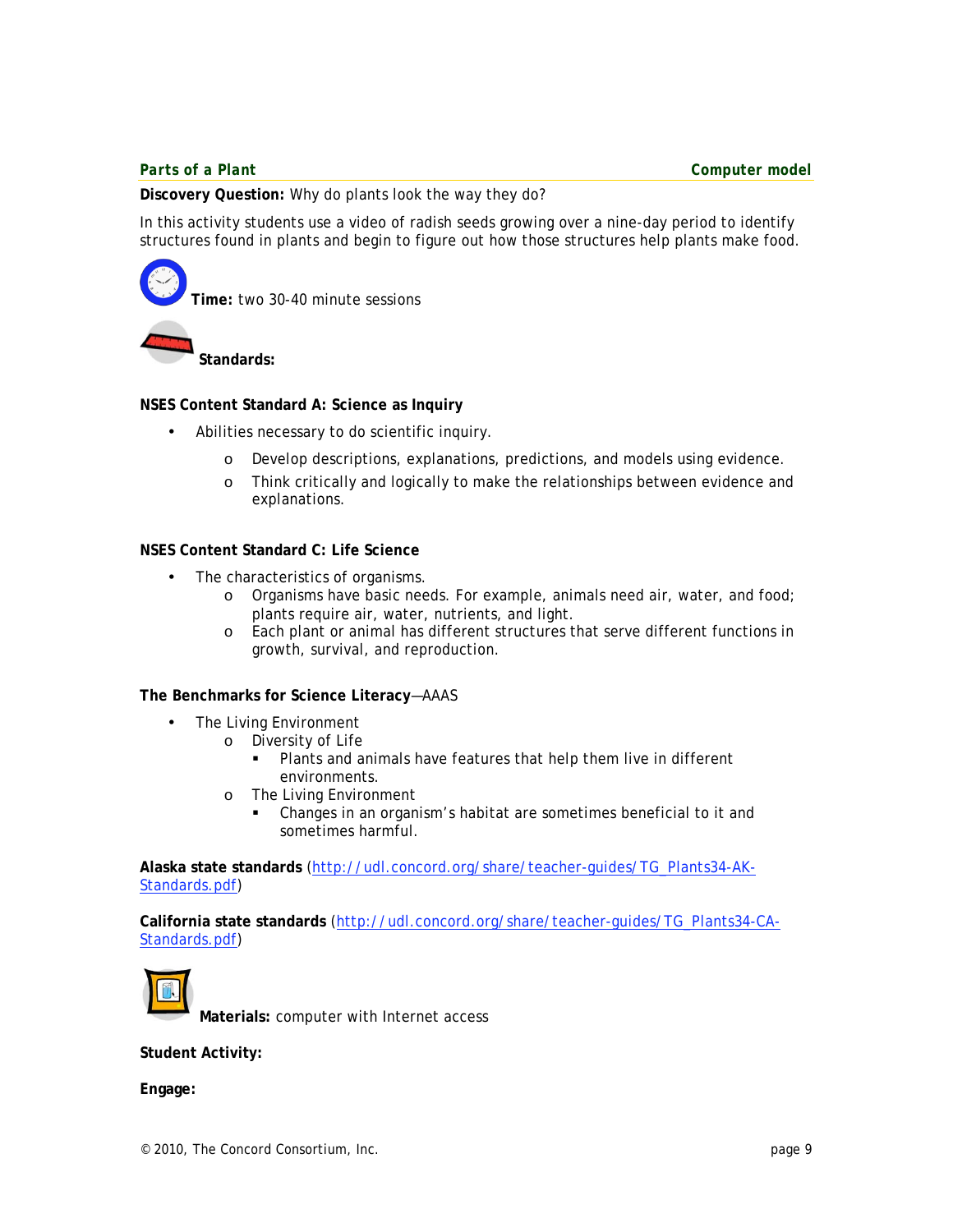Students begin by watching a video that shows the growth of radish seeds over a period of nine days. The video allows the students to watch what happens multiple times as well as pausing the video to get a better look at various changes. They are then asked to write a short story describing their observations.

Students should be given an opportunity to share their stories with a partner.

#### **Explore:**

Having done general observations, students begin to use the video to more closely investigate the roots, stems, and leaves of the growing radish. They first look at the growth of the roots over time, making and modifying drawings of their observations. Then they move on to the stems and leaves.

**Teacher Notes:** If you are using science notebooks having students make hard copies of their drawings and observations will allow you and your students to share observations.

#### **Explain:**

Students are now given a diagram of a plant. As they scroll over the parts of the plant, the functions of the roots, stem, and leaves, are explained in text boxes. Students are then asked to explain in their own words the function of each part.

#### **Elaborate:**

Now that students have observed a "typical" plant, they are shown a cactus and using text boxes have the functions of the parts of the cactus plant explained. Then they are asked to explain how the cactus works and explain the differences between the cactus and the plant in the Explain section.

*Quick Check for Understanding:* Ask students to explain the advantage of the different structures they observed as they answer the question—Why do plants in the desert look different than non-desert plants?

Evaluate: Students can make a T-chart in which they compare and contrast the structures of two plants, the cactus and the plant with leaves.



One of the questions that may come up while working on this activity is what makes a plant a plant and where plants are found. It will be important to explain that while we usually think of plants as having roots, leaves, and living on land, that there is much variety in the kingdom of plants.

Plants can be found in a wide variety of environments and their structures have adapted to the environments where they live. The key is that no matter what their structure, they have the ability to make their own food, using water and carbon dioxide, with light providing the energy source. Plants range from the small water-borne algae to the large redwoods growing on land.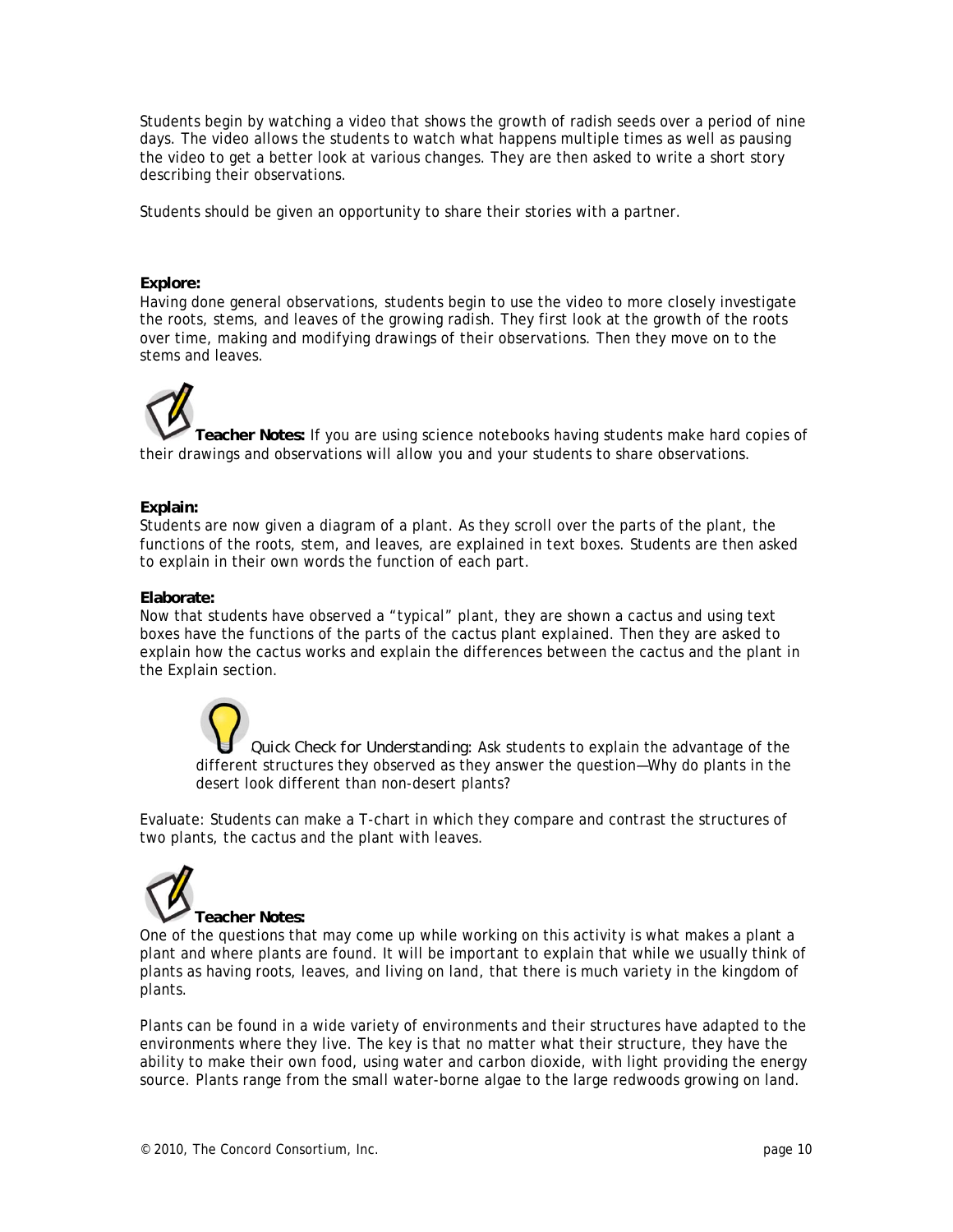**Discovery Question:** Why do plants have stems, leaves and roots?

In this activity students continue to investigate the parts of the plant. They look at leaves, stems, and roots, and try to determine why many plants have these parts.

**Time:** two 30-40 minute sessions **Standards:** 

#### **NSES Content Standard A: Science as Inquiry**

- Abilities necessary to do scientific inquiry.
	- o Identify questions that can be answered through scientific investigation.
	- o Design and conduct a scientific investigation.
	- o Use appropriate tools and techniques to gather, analyze, and interpret data.
	- o Develop descriptions, explanations, predictions, and models using evidence.
	- o Think critically and logically to make the relationships between evidence and explanations.
- Understandings about scientific inquiry.
	- o Mathematics is important in all aspects of scientific inquiry.
	- o Technology used to gather data enhances accuracy and allows scientists to analyze and quantify results of investigations.

#### **NSES Content Standard C: Life Science**

- The characteristics of organisms.
	- o Each plant or animal has different structures that serve different functions in growth, survival, and reproduction.

#### **The Benchmarks for Science Literacy**—AAAS

- The Living Environment
	- o Diversity of Life
		- Plants and animals have features that help them live in different environments.
	- o The Living Environment
		- Changes in an organism's habitat are sometimes beneficial to it and sometimes harmful.
- The Mathematical World
	- o Numbers
		- **Simple graphs can help to tell about observations.**

**Alaska state standards** (http://udl.concord.org/share/teacher-guides/TG\_Plants34-AK-Standards.pdf)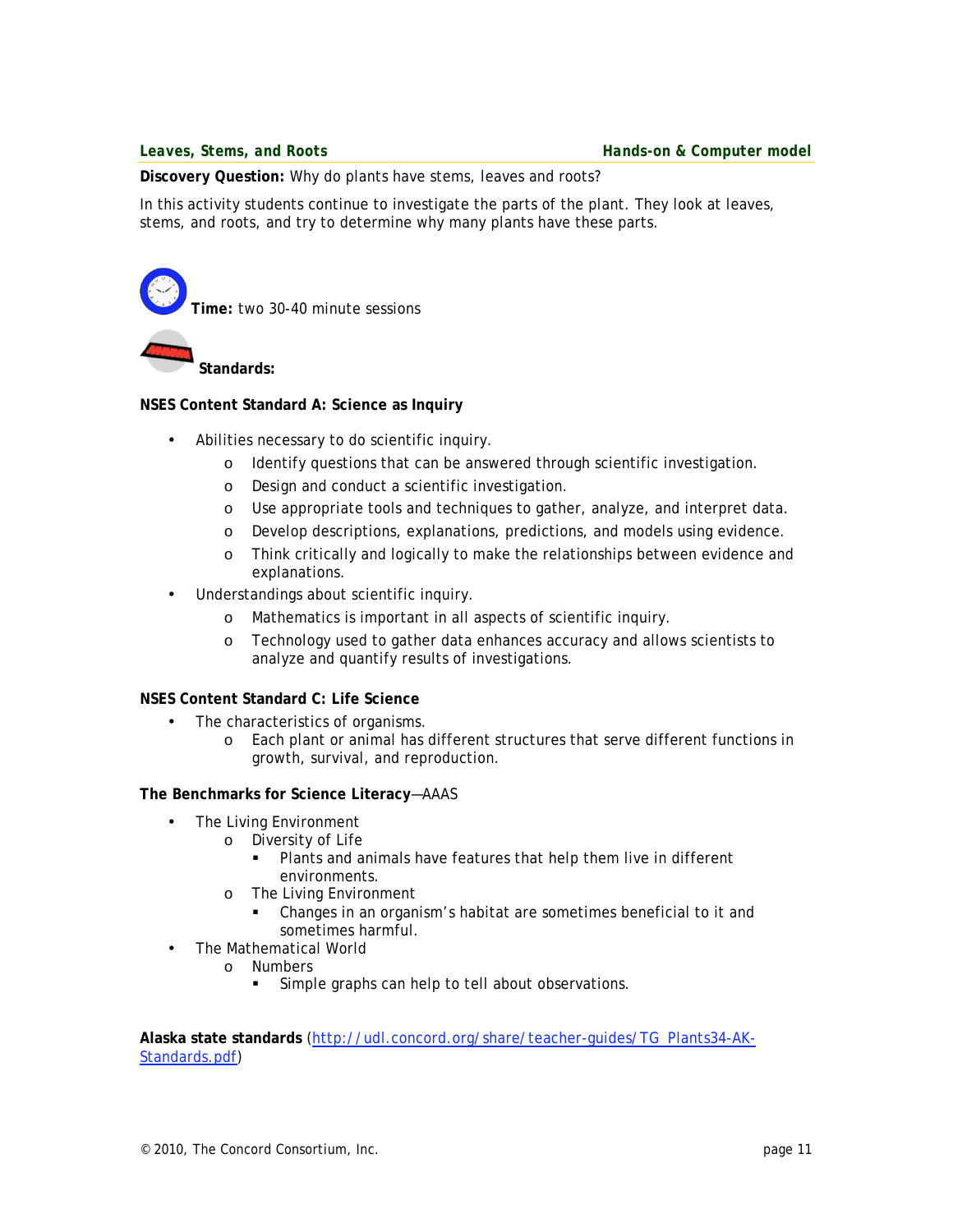## **California state standards** (http://udl.concord.org/share/teacher-guides/TG\_Plants34-CA-Standards.pdf)



**Materials:**

- Computer with Internet access
- Newspaper to cover tables
- House plants (one for each group of 3 students)
- Hand lens
- **Scissors**
- **Celery stalks**
- **300 ml clear plastic cup or beaker**
- 240 ml water

#### **Student Activity:**

**Note:** Students work in groups of three to investigate the roots, leaves, and stems of plants. Each student will become the expert on one of these plant parts.

#### **Engage:**

Students are shown a diagram of three different plants and are asked to respond to the question, "What do these three pictures of plants have in common?"

#### **Explore:**

Students now begin working in groups of three. Each student in the group will be asked to become an expert on one of the three parts of a plant: roots, stem, or leaf.

Root Expert: The root expert carefully takes a plant out of its pot and separates the soil and roots. They then describe the structure of the plants roots in response to prompts.

Stem Expert: The stem expert carefully observes the stem(s) of the group's plants. They respond to questions that help them describe how the stems work.

Leaf Expert: The leaf expert makes careful observations of the leaves on the plant, counting the leaves, recording where the largest and smallest leaves are located. The leaf expert then looks at and learns about the structure of the leaf itself.

#### **Explain:**

Having explored the structure of the leaves, stem, and roots, the group experts are now asked to respond to questions and explain how these plant parts function.

Root Expert: Using observations and drawings, the root expert explains why the roots are located where they are and how their function is connected to their location.

Stem Expert: Using observations of plant stems, the stem expert explains why plants need strong stems.

Leaf Expert: Using observations and drawings, the leaf expert explains how the function of leaves is related to their appearance.

When student experts are done with this section, they should share their discoveries with the other members of their group. It is each member's job to communicate what they have learned about the function of the various parts.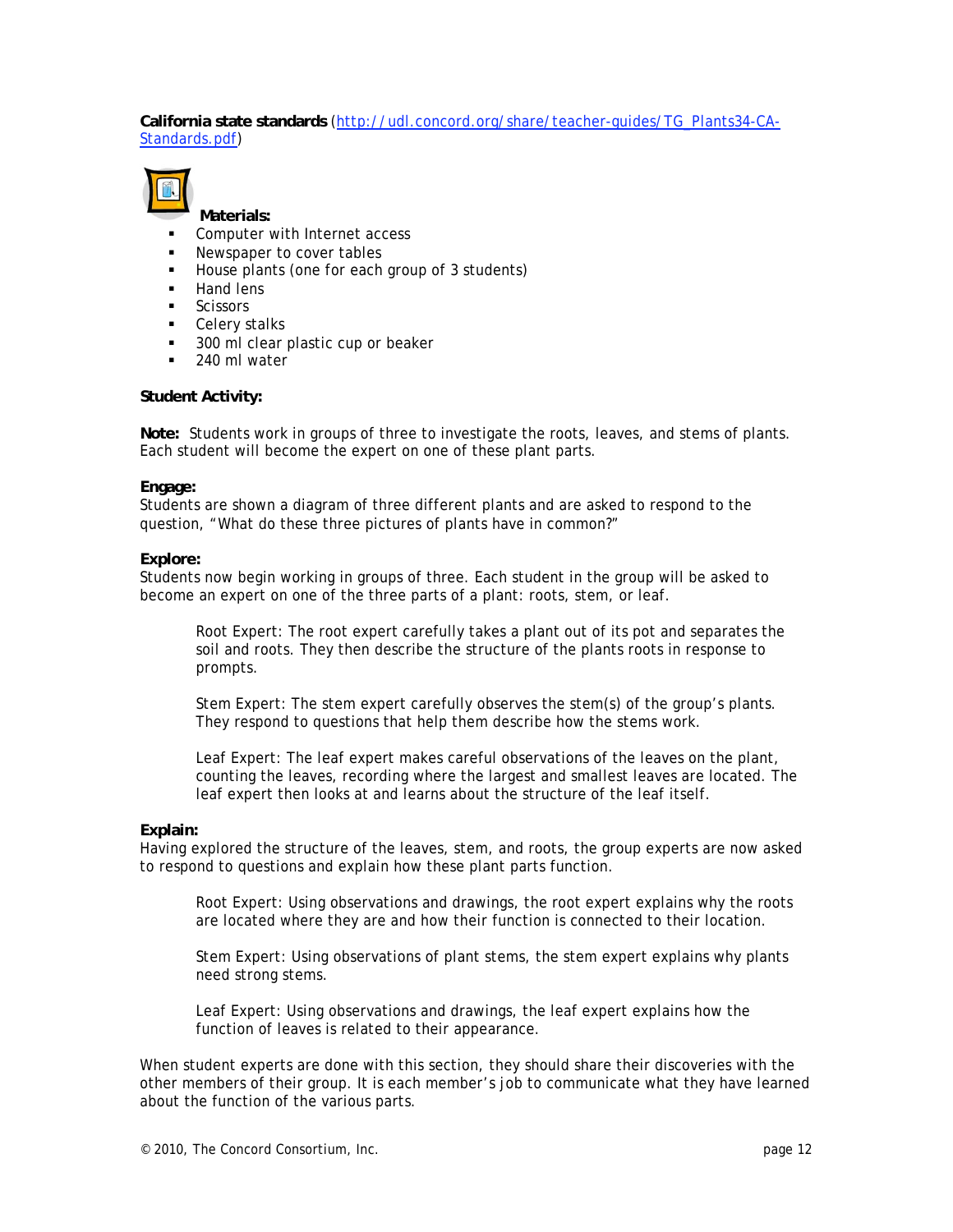#### **Elaborate:**

Students use a drawing of a plant to show how matter in the form of water, carbon dioxide, and oxygen move through the plant. In addition they are to show how and where sunlight enters the plant.

# **Teacher Notes:**

When student groups have completed their tasks in the Explore sections, one way to make sure that all experts are prepared to share in their group is to have them meet as Expert groups. For example, have all the "Root" experts meet and make a list of the most important things for the "Leaf" and "Stem" experts to know about roots. This will give them a chance to practice what they are going to share about what they learned and to make sure that there is agreement on what was learned. Students often do a better job helping their peers recognize if they are missing some of the pieces.

#### **Discussion:**

Lead the whole class in a discussion using the questions below to start the conversation. Allow students time to clarify their ideas and encourage them to explain their thinking.

**"**What are some other parts of the plant that you did not find in your investigation of plant parts?"

"How do the parts of a plant make it different from other living things?"

*Water and Sunlight Hands-on (light sensor) & Computer model* 

**Discovery Question:** Can plants survive without water and sunlight?

In this investigation students observe how plants react when the amount of light or the amount of water is changed. This investigation is designed to take place over a period of two to three weeks so that students can predict and observe long-term changes in the plants.

**Time:** 6 or more 10-15 minute observations over 2-3 weeks, plus one 30-minute followup session

**Standards:**

#### **NSES Content Standard A: Science as Inquiry**

- Abilities necessary to do scientific inquiry.
	- o Identify questions that can be answered through scientific investigation.
	- o Design and conduct a scientific investigation.
	- o Use appropriate tools and techniques to gather, analyze, and interpret data.
	- o Develop descriptions, explanations, predictions, and models using evidence.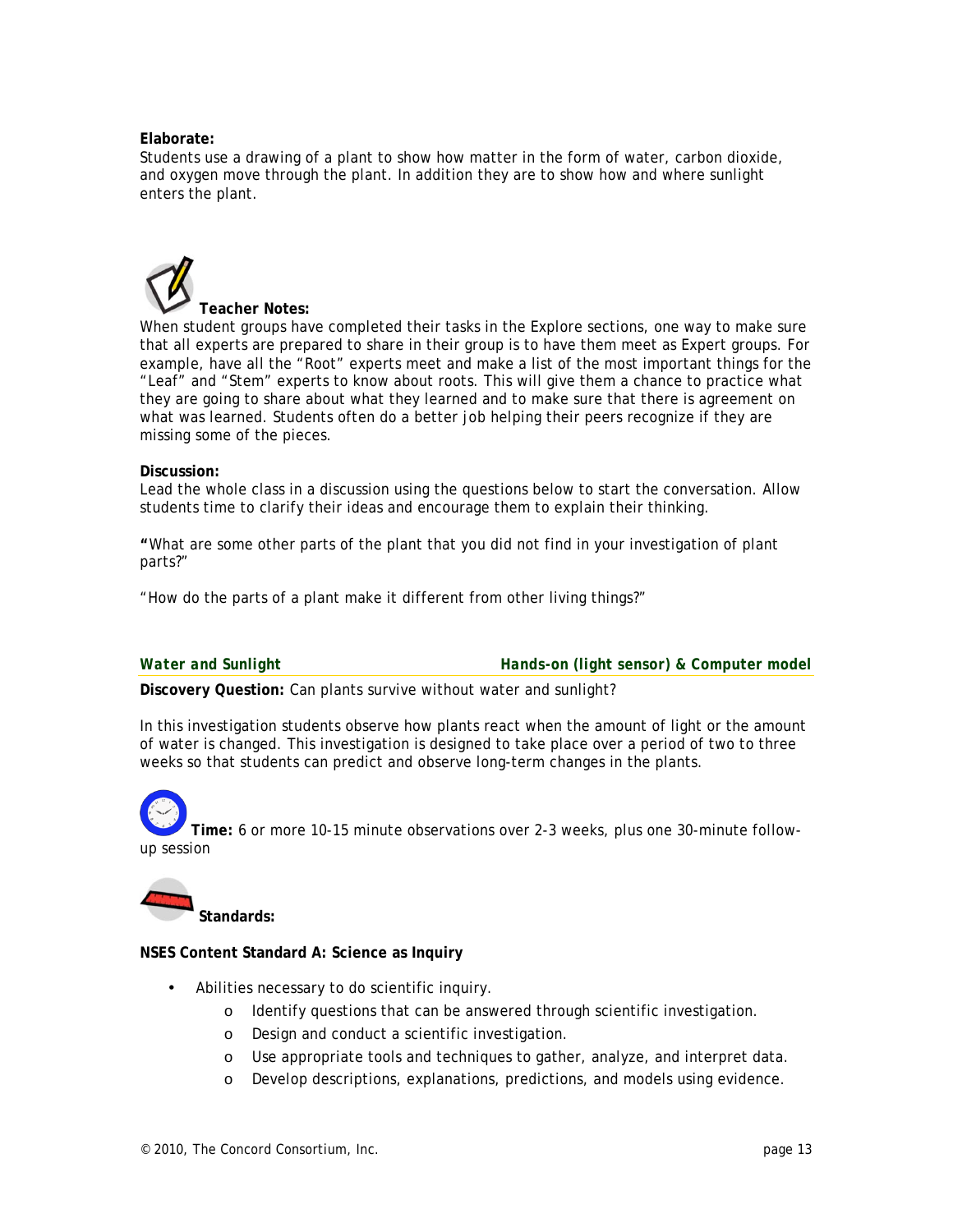- o Think critically and logically to make the relationships between evidence and explanations.
- Understandings about scientific inquiry.
	- o Mathematics is important in all aspects of scientific inquiry.
	- o Technology used to gather data enhances accuracy and allows scientists to analyze and quantify results of investigations.

#### **NSES Content Standard C: Life Science**

- The characteristics of organisms.
	- o Organisms have basic needs. For example, animals need air, water, and food; plants require air, water, nutrients, and light.

#### **The Benchmarks for Science Literacy**—AAAS

- The Living Environment
	- o Diversity of Life
		- Plants and animals have features that help them live in different environments.
	- o The Living Environment
		- Changes in an organism's habitat are sometimes beneficial to it and sometimes harmful.
- The Mathematical World
	- o Numbers
		- Simple graphs can help to tell about observations.

**Alaska state standards** (http://udl.concord.org/share/teacher-guides/TG\_Plants34-AK-Standards.pdf)

**California state standards** (http://udl.concord.org/share/teacher-guides/TG\_Plants34-CA-Standards.pdf)



**Materials:** 

**Computer with Internet access** 

For each group of 4:

- 4 small potted plant (with vines, like ivy)
- **Light sensor**
- **Tape measure**
- 250 ml beaker or measuring cup
- **Permanent marker**
- **Scissors**
- Water
- **Sunny window**
- **Dark location**
- **Plant Observation Chart (PDF file)**
- **Light Level Chart (PDF file)**

#### **Advance Preparation:**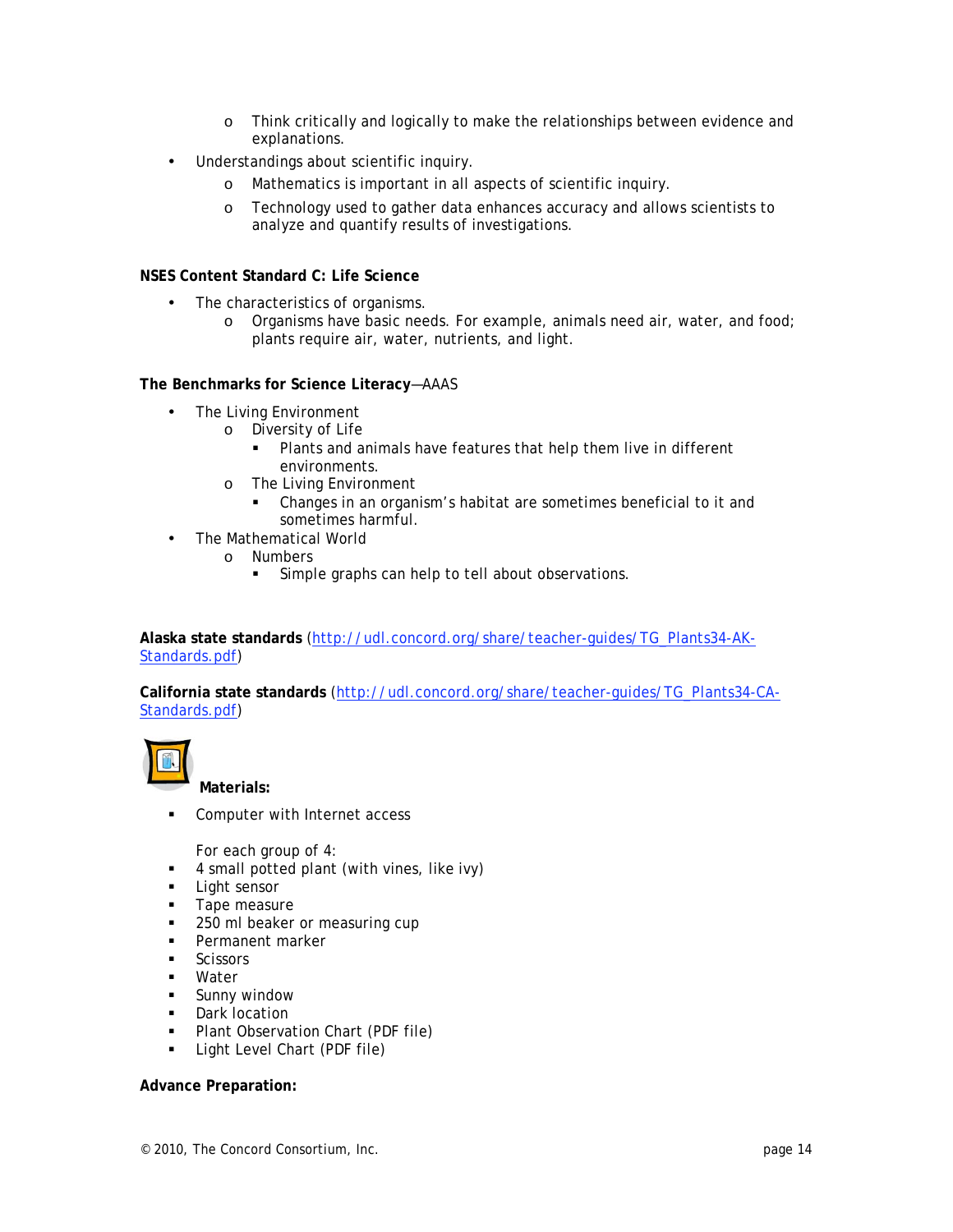Make sure that you have access to suitable locations for students to place their plants for the duration of the investigation. Print copies of the charts for student use.



If you do not have access to enough plants for each student, you may have groups of students observe a single plant receiving the various treatments.

#### **Student Activity:**

Students will be setting a controlled investigation to see what happens when either light or water are withheld or provided to a plant. Talk with students about how this is one of the ways that scientists try to find the answer to a question so students begin to understand that there are multiple ways to approach a question.

#### **Engage:**

Students are asked to make predictions about what they think will happen if the amount of light or water is changed for a plant. They answer a series of multiple-choice questions that focus their thinking on the various parts of the plant.

#### **Explore:**

Students begin by meeting in groups of four. Each group will need four plants. Following the directions students will remove all the ivy stems except the longest. The extra stems can be rooted if desired (see note below). Once the stems have been removed, students then follow directions based on what treatment their plant is going to receive. There are a total of four treatments based on water and light levels (lots of water and light; no water, lots of light; lots of water, no light; no water, no light). They can record their data on paper and/or electronically. Along with recording their data for their plant they also respond to questions that help them focus their observations.



## **Rooting Cuttings in Water**

Ivies root very readily in water. Strip all of the leaves that will be below the waterline. Water should be no more than three inches deep. Place the cuttings in indirect light or a north-facing window. After roots form care is needed in establishing the new plants in a potting media. Roots formed in water lack root hairs that are necessary for the cuttings to absorb water from soil or other media. Use a mixture of one part soil-less media and two parts horticultural grade perlite. Water well and place in a plastic storage bag for a few days and then gradually open the bag to acclimate them to the outside air. This gives time for new root hairs to form.

Reprinted with permission from The American Ivy Society: http://www.ivy.org/clon.html

#### **Explain:**

Using the data collected from the group's four plants, which is combined on a single chart, students analyze the data. Based on their analysis, students support their conclusions with evidence to decide what conditions allow a plant to grow the most successfully.

#### **Elaborate:**

Students have made observations about the effects of varying light and water level; they now quantify the amount of light the plants receive by using the light sensors. Over a period of five days students take light measurements at the same time each day. The light levels should be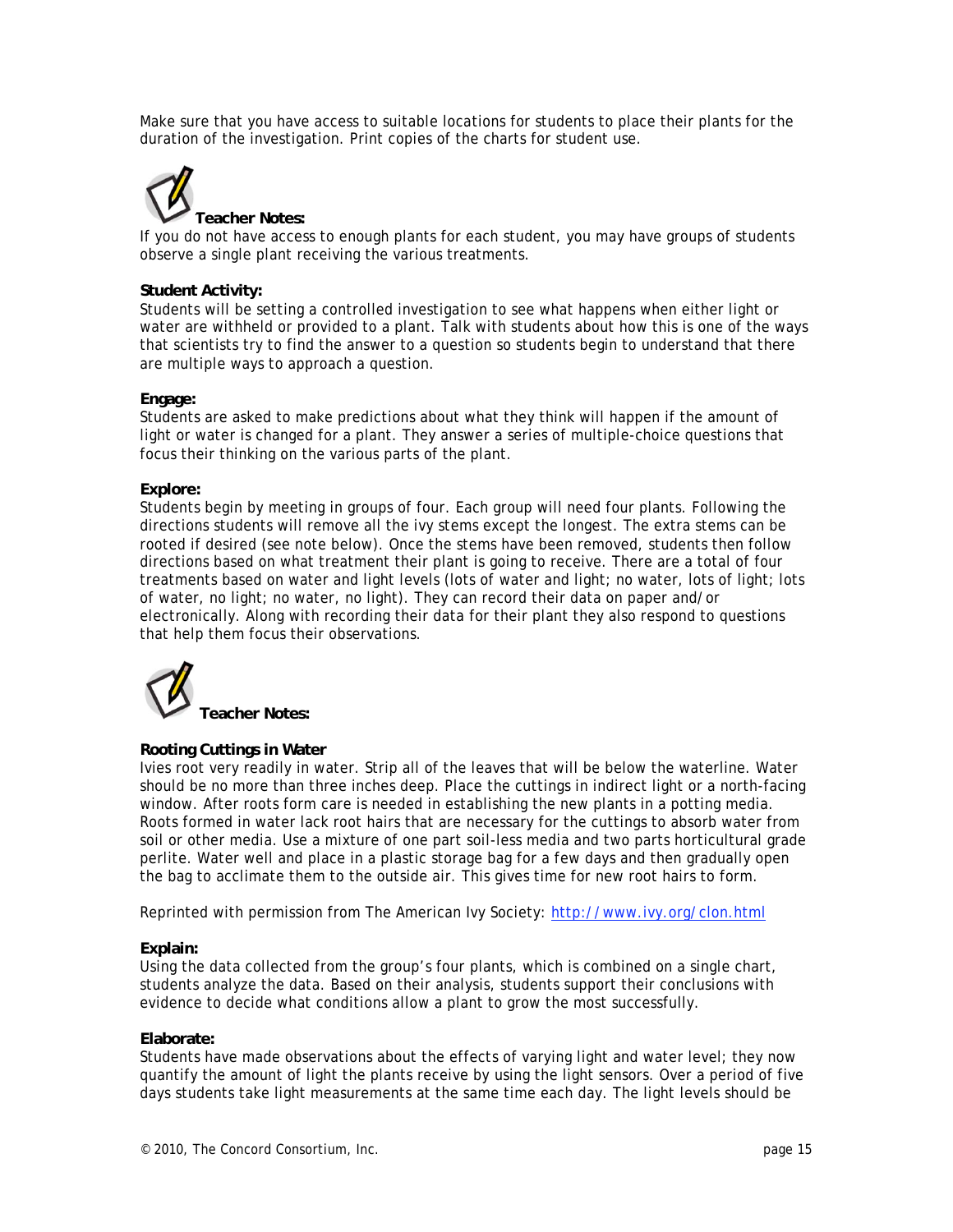measured at a time when the "average" amount of light is available at the location of their investigation.

*Quick Check for Understanding:* As a class discuss the following questions: What seems to be the most important thing for plant growth, light or water? What evidence do you have to support that? Thinking about what you know about a cactus, do you think that you would have the same results if you were to do the same investigation with a cactus?

#### *The Food-o-Meter Computer model*

**Discovery Question:** What do plants need to stay alive?

In this investigation students use a computer model of a growing plant, called a "Plant Food-o-Meter." It will help students understand the effect of water, sunlight, and carbon dioxide on the health of the plant.



#### **NSES Content Standard A: Science as Inquiry**

- Abilities necessary to do scientific inquiry.
	- o Identify questions that can be answered through scientific investigation.
	- o Design and conduct a scientific investigation.
	- o Use appropriate tools and techniques to gather, analyze, and interpret data.
	- o Develop descriptions, explanations, predictions, and models using evidence.
	- o Think critically and logically to make the relationships between evidence and explanations.
- Understandings about scientific inquiry.
	- o Mathematics is important in all aspects of scientific inquiry.

#### **NSES Content Standard C: Life Science**

- The characteristics of organisms.
	- o Organisms have basic needs. For example, animals need air, water, and food; plants require air, water, nutrients, and light.

#### **The Benchmarks for Science Literacy**—AAAS

- The Living Environment
	- o Diversity of Life
		- Plants and animals have features that help them live in different environments.
	- o The Living Environment
		- Changes in an organism's habitat are sometimes beneficial to it and sometimes harmful.
- The Mathematical World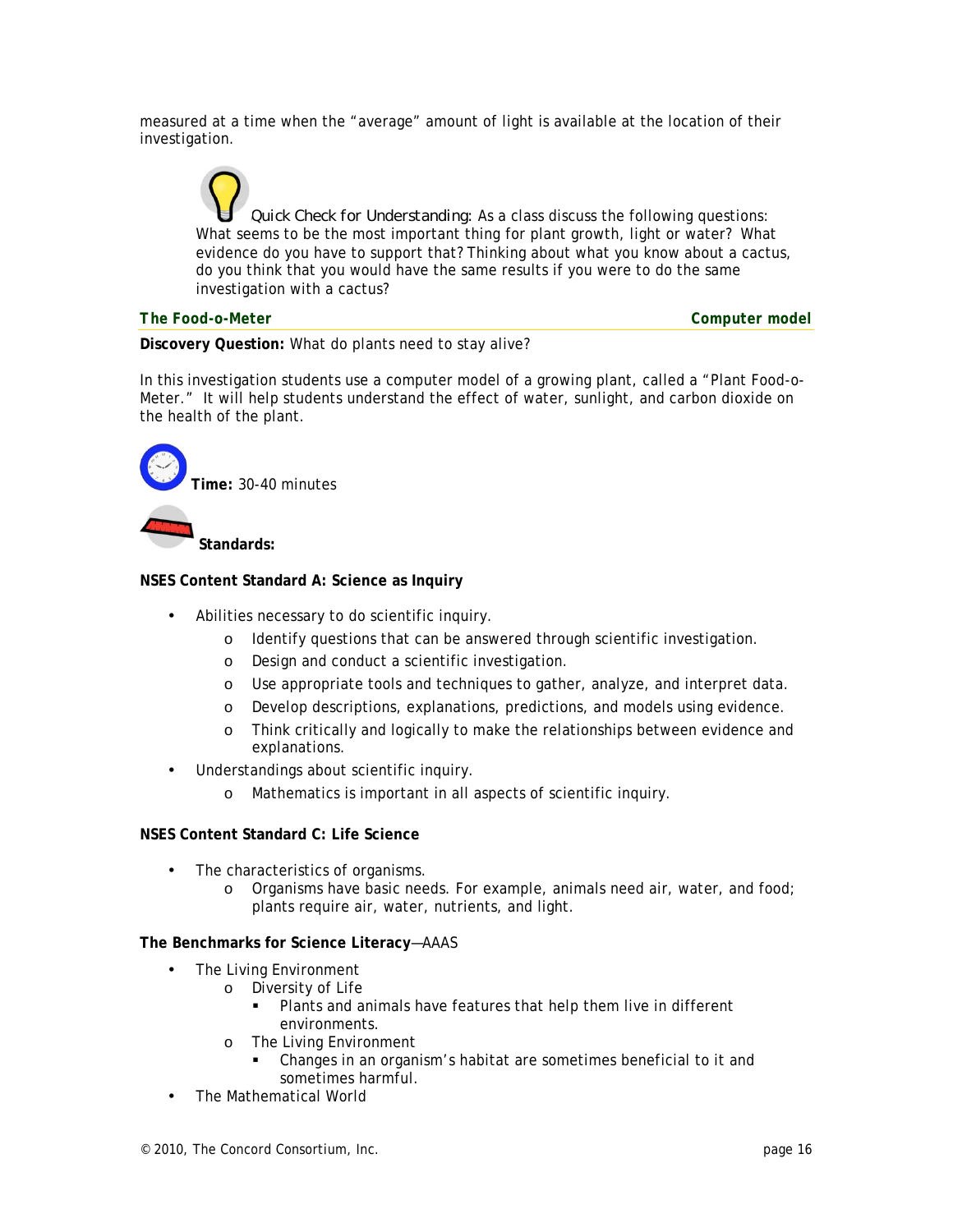- o Numbers
	- Simple graphs can help to tell about observations.

**Alaska state standards** (http://udl.concord.org/share/teacher-guides/TG\_Plants34-AK-Standards.pdf)

**California state standards** (http://udl.concord.org/share/teacher-guides/TG\_Plants34-CA-Standards.pdf)



**Materials:** computer with Internet access

#### **Student Activity:**

#### **Engage:**

Students are introduced to the Food-o-Meter, which allows them to model how changes in water, light, and carbon dioxide change the plant's production of sugars. They begin by answering prediction questions, such as "What do you think will happen to the plant if it is cloudy instead of sunny?" They are given directions on how to run the Food-o-Meter and how to read the graphs. They then run a practice series.

#### **Explore:**

Students run their investigation three times, each time changing the light level, but leaving the water and carbon dioxide levels the same. After the model has run they use the data collected to answer questions.



**Teacher Notes:** Remind students to include the evidence (data) to support their answers to the questions in this section. It is very easy for them to just say, "It made more sugar." They should include information about the amounts of sugars produced compared to sugars used, health of the plant, etc.

After completing their investigation with light, they move on to water, using the same process. When they have completed the light investigations, they investigate carbon dioxide.

#### **Explain:**

Having run the Food-o-Meter tests, students now are asked three questions requiring them to explain what happened in their investigations. These questions encourage students to process the information and look for patterns in the data they collected.

#### **Elaborate:**

Using what they have discovered in this investigation, students are asked to apply the information to two questions, "What do plants need to stay alive?" and "What does the plant produce from the water, light, and carbon dioxide?"

These questions focus the students on requirements for life and the process of photosynthesis.

#### **Discussion:**

Lead the whole class in a discussion using the questions below to start the conversation. Allow students time to clarify their ideas and encourage them to explain their thinking.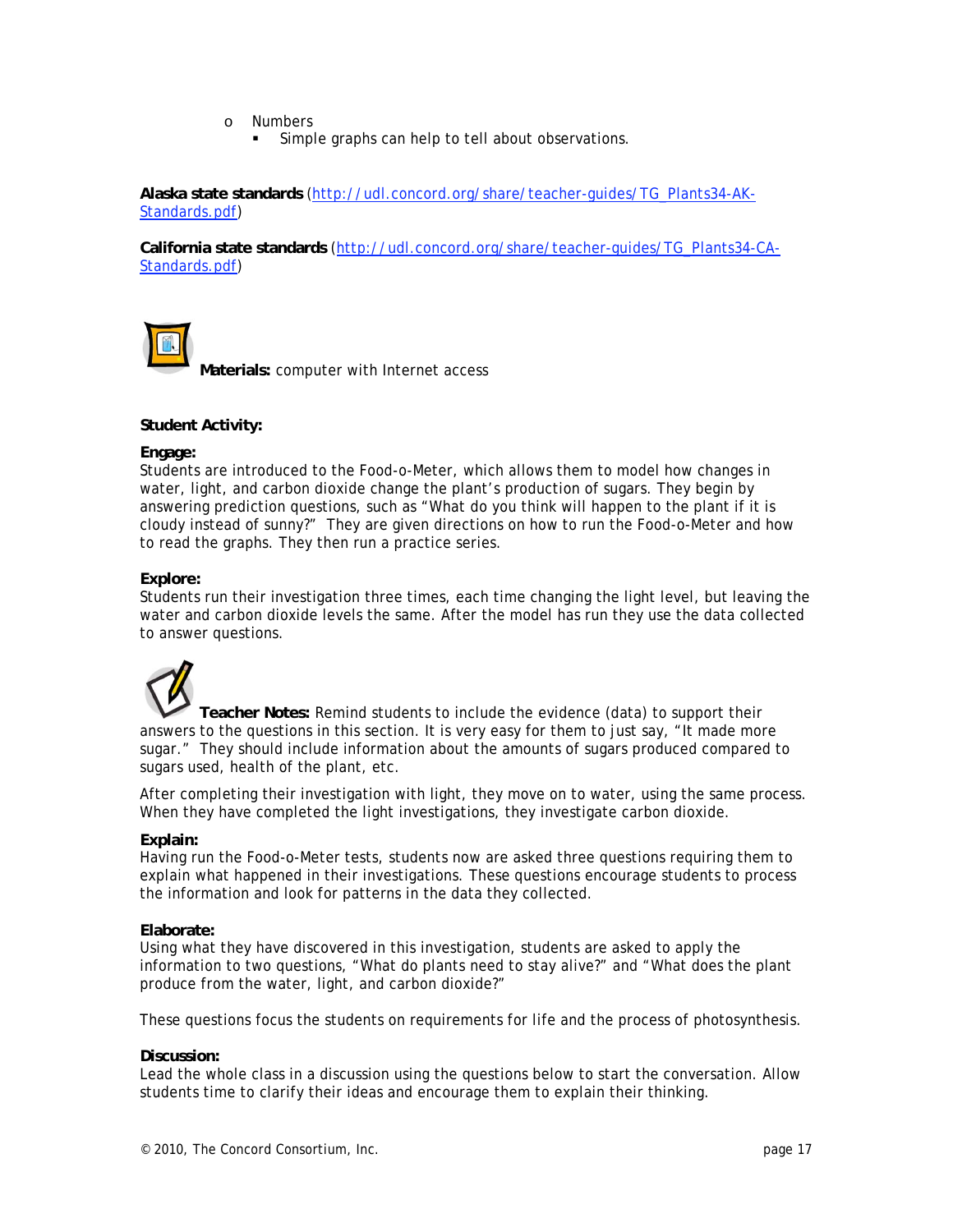"Since plants are making their own food, why are they important to animals, including humans?"

"What would happen if there were no plants?"

*Graph it Growing!* Math *Math Math Math* 

**Discovery Question:** How can bar graphs show how a plant grows?

Using data and graphs, students look at trends in the growth of plants under varying conditions. As a part of their analysis students begin to look at general trends in data over time.



#### **NSES Content Standard A: Science as Inquiry**

- Abilities necessary to scientific inquiry.
	- o Identify questions that can be answered through scientific investigation.
	- o Use appropriate tools and techniques to gather, analyze, and interpret data.
	- o Develop descriptions, explanations, predictions, and models using evidence.
	- o Think critically and logically to make the relationships between evidence and explanations.
- Understandings about scientific inquiry.
	- o Mathematics is important in all aspects of scientific inquiry.
	- o Technology used to gather data enhances accuracy and allows scientists to analyze and quantify results of investigations.

#### **NSES Content Standard C: Life Science**

- The characteristics of organisms.
	- o Organisms have basic needs. For example, animals need air, water, and food; plants require air, water, nutrients, and light.

#### **The Benchmarks for Science Literacy**—AAAS

- The Living Environment
	- o Diversity of Life
		- Plants and animals have features that help them live in different environments.
	- o The Living Environment
		- Changes in an organism's habitat are sometimes beneficial to it and sometimes harmful.
- The Mathematical World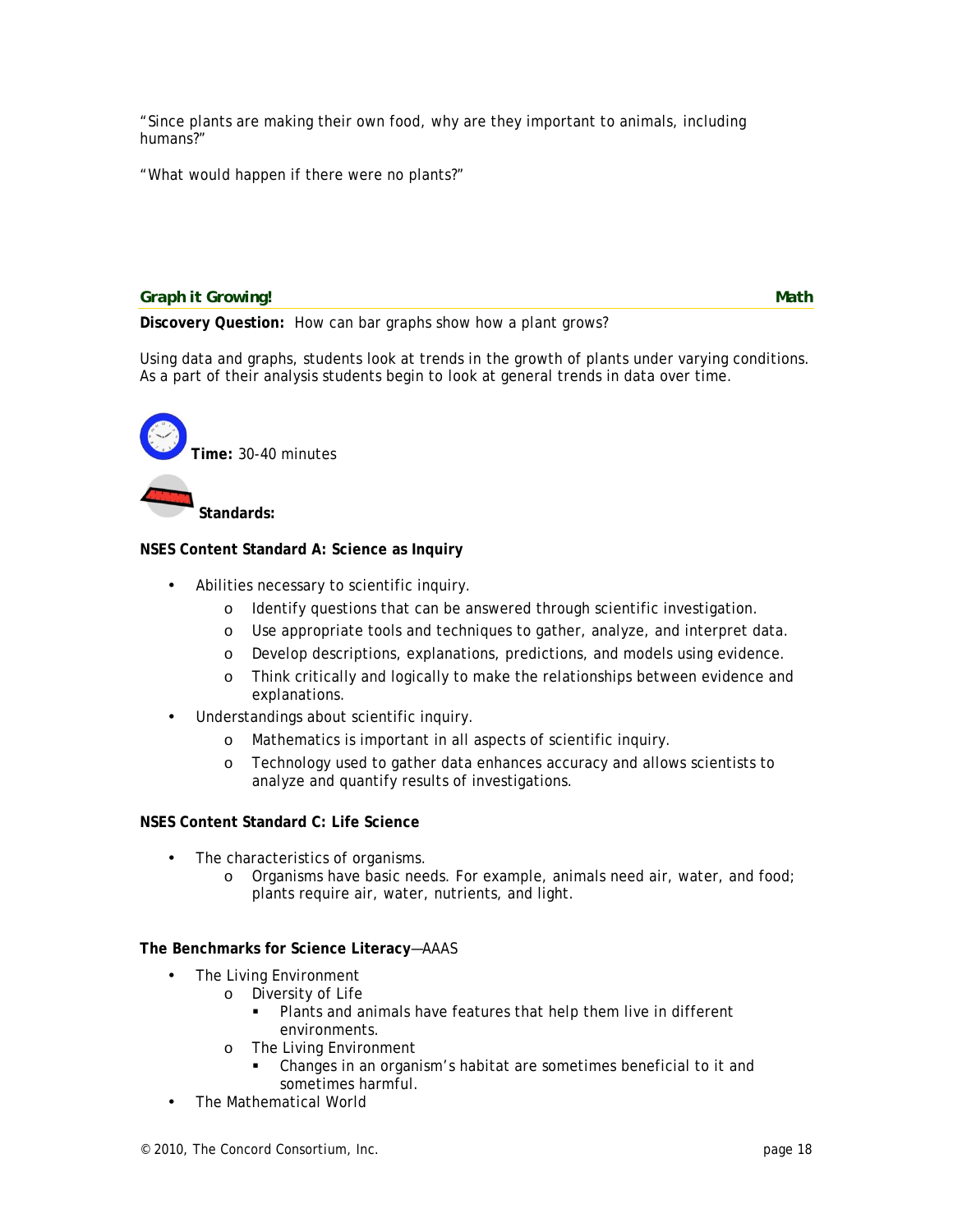- o Numbers
	- Simple graphs can help to tell about observations.

**Alaska state standards** (http://udl.concord.org/share/teacher-guides/TG\_Plants34-AK-Standards.pdf)

**California state standards** (http://udl.concord.org/share/teacher-guides/TG\_Plants34-CA-Standards.pdf)



**Materials:** computer with Internet access

#### **Student Activity:**

#### **Engage:**

Students begin by looking at a table and the resulting bar graph showing the growth of 10 been seeds over a two-week period. They are asked to explain why a bar graph might be an easier way to look at the data that was collected.

#### **Explore:**

Students now use the bar graph to identify specific information that could be used to analyze growth. For example, they use the graph to identify the period of greatest growth for the bean plants.

#### **Explain:**

Now that students have had practice reading a bar graph they are shown a new graph showing the number of leaves a plant has. They are given baseline data and asked to finish a table and bar graph using the pattern described.

#### **Elaborate:**

Students are now given four graphs that represent data from four possible sets of growing conditions. Using the graphs as evidence, students answer questions based on the graphs.

**Teacher Notes:** This activity can be difficult for some students since they are going to be asked to describe trends and make comparisons in bar graphs. Because there may be variations over the length of time (ups and downs), it is important to talk about what happens generally from beginning to end and not just focus on some minor fluctuations.

#### *Wrapping Up*

**Driving Question:** What do plants eat?

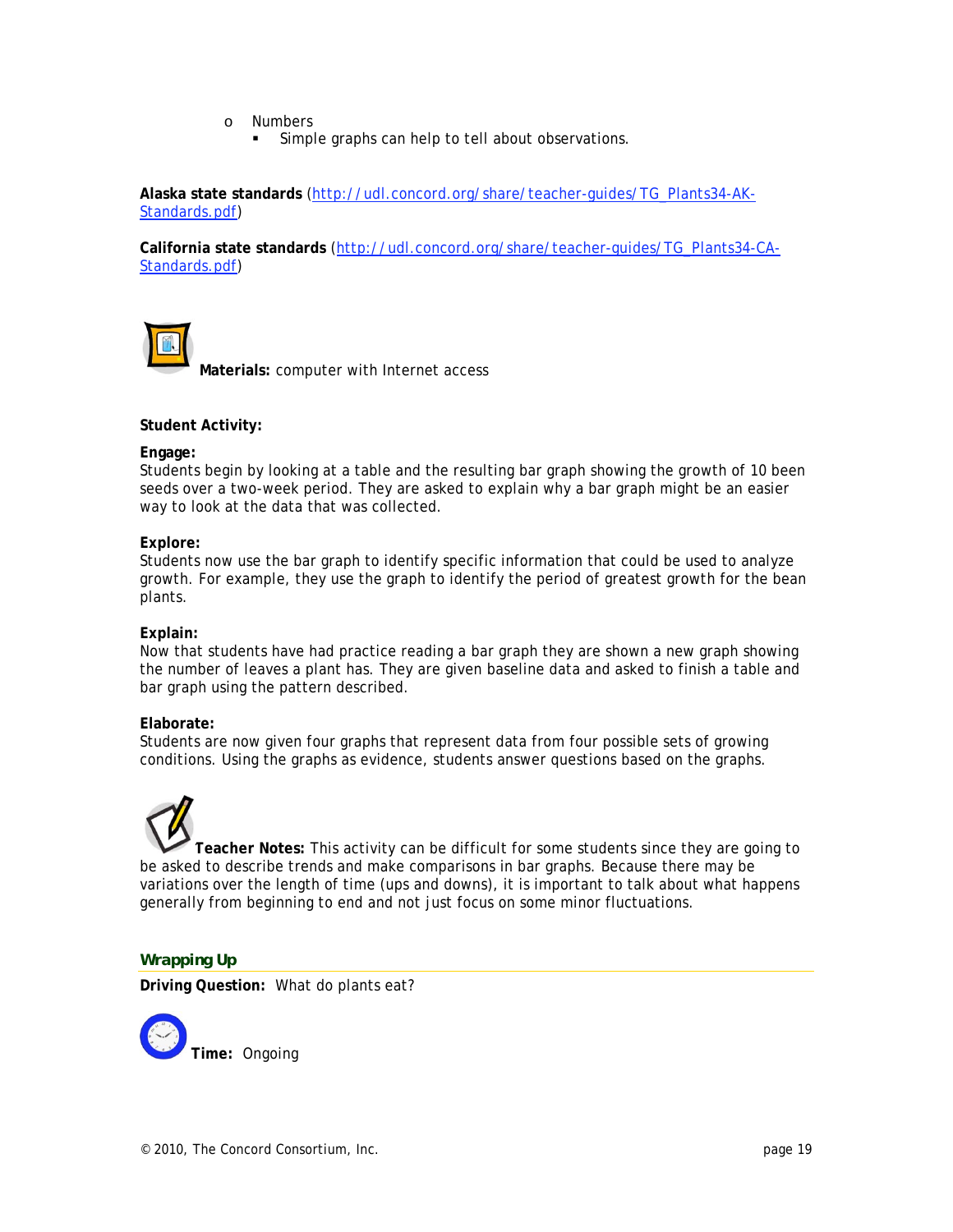

Having completed the investigations in this unit, students review what they have learned about plants and respond to the discovery question for each activity with text, drawings, snapshots, or data they have collected. Students can revisit any activity except the pre-test. When students are ready, they need to input a password to unlock the post-test.

The password is: **plants**



In the post-test students have an opportunity to rethink their answers to the same set of questions as the pre-test. Once the post-test has been unlocked, students will not be able to revisit any previous activities.

**Note:** When the students finish the post-test, a box comes up saying they have finished and should tell the teacher. At that moment, their data is *not yet saved*. They must close the unit for the data to be saved. The student cannot just walk away. Students can close the unit by going to the File menu and selecting Exit or by simply clicking the red circle (upper left).